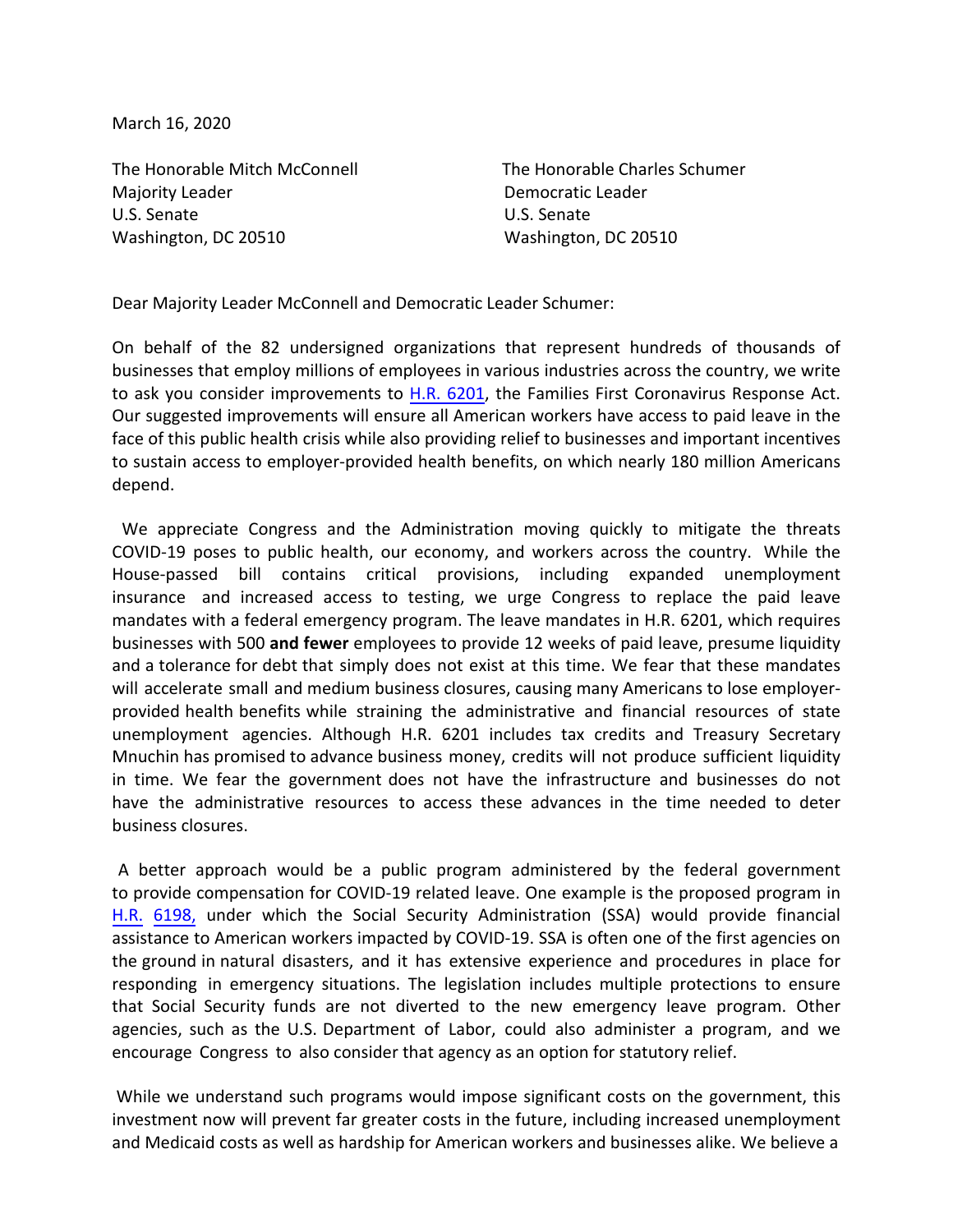federally administered program is needed to provide critical income to workers and liquidity to businesses which will help our economy weather this storm by encouraging businesses to keep employees "on the books." This will help ensure continuation of employer provided benefits, especially health care benefits.

On behalf of the 82 undersigned organizations, we urge you to consider this change and thank you for moving swiftly and decisively to help American workers, their families, and the businesses that employ them. We stand ready to work with you at this critical moment.

Sincerely,

American Hotel and Lodging Association Air Conditioning Contractors of America Alabama Tire Dealers Association Alaska Hotel & Lodging Association American Feed Industry Association American Foundry Society American Horticulture Industry Association American International Automobile Dealers Association American Moving & Storage Association American Staffing Association American Veterinary Medical Association Arkansas Hospitality Association Arkansas State Chamber of Commerce Asian American Hotel Owners Association Associated Builders and Contractors Associated Builders and Contractors South Texas Chapter Associated Builders and Contractors Southern California Chapter Associated Builders and Contractors Texas Gulf Coast Chapter Associated General Contractors Association of the Wall and Ceiling Industry Auto Care Association Automotive Aftermarket Association of the Mid-South, Inc. Automotive Aftermarket Association Southeast Automotive Oil Change Association Building Service Contractors Association International Capital Associated Industries (NC) Coalition of Franchisee Associations Council of Automotive Repair Distribution Contractors Association Equipment Dealers Association Florida Restaurant and Lodging Association Foodservice Equipment Distributors Association Franchise Business Services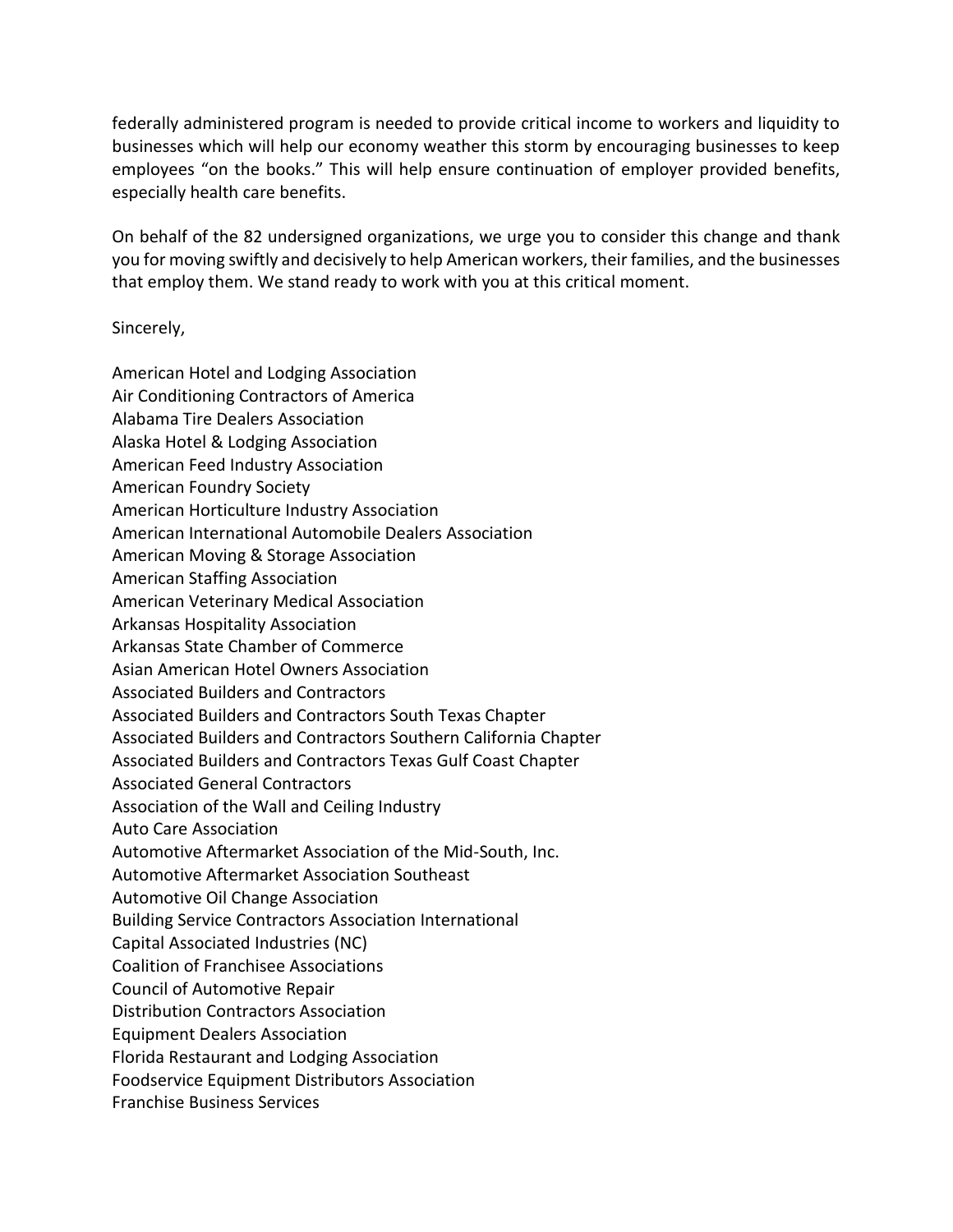Global Cold Chain Alliance HospitalityMaine HR Policy Association Independent Bakers Association Independent Electrical Contractors International Association of Amusement Parks and Attractions International Association of Plastics Distribution International Council of Shopping Centers International Foodservice Distributors Association International Franchise Association International Sign Association International Warehouse Logistics Association ISSA - The Worldwide Cleaning Industry Association Kentucky-Indiana Automotive Wholesalers Littler Workplace Policy Institute Manufactured Housing Institute Metals Service Center Institute Moore Erection, L.P. National Association of Electrical Distributors National Association of Truckstop Operators National Association of Wholesaler-Distributors National Athletic Trainers' Association National Automobile Dealers Association National Community Pharmacists Association National Demolition Association National Franchisee Association National Lumber and Building Material Dealers Association National Retail Federation National Small Business Association National Tooling and Machining Association New England Tire & Service Association New Jersey Gasoline, C-Store, Automotive Association New York State Automotive Aftermarket Association NFIB Ohio Equipment Distributors Association Ormsby Insurance Agency Inc. Power Transmission Distributors Association Precision Machined Products Association Precision Metalforming Association SNAC International Society for Human Resource Management Southeastern Lumber Manufacturers Association Springfield Regional Chamber Texas Hotel & Lodging Association